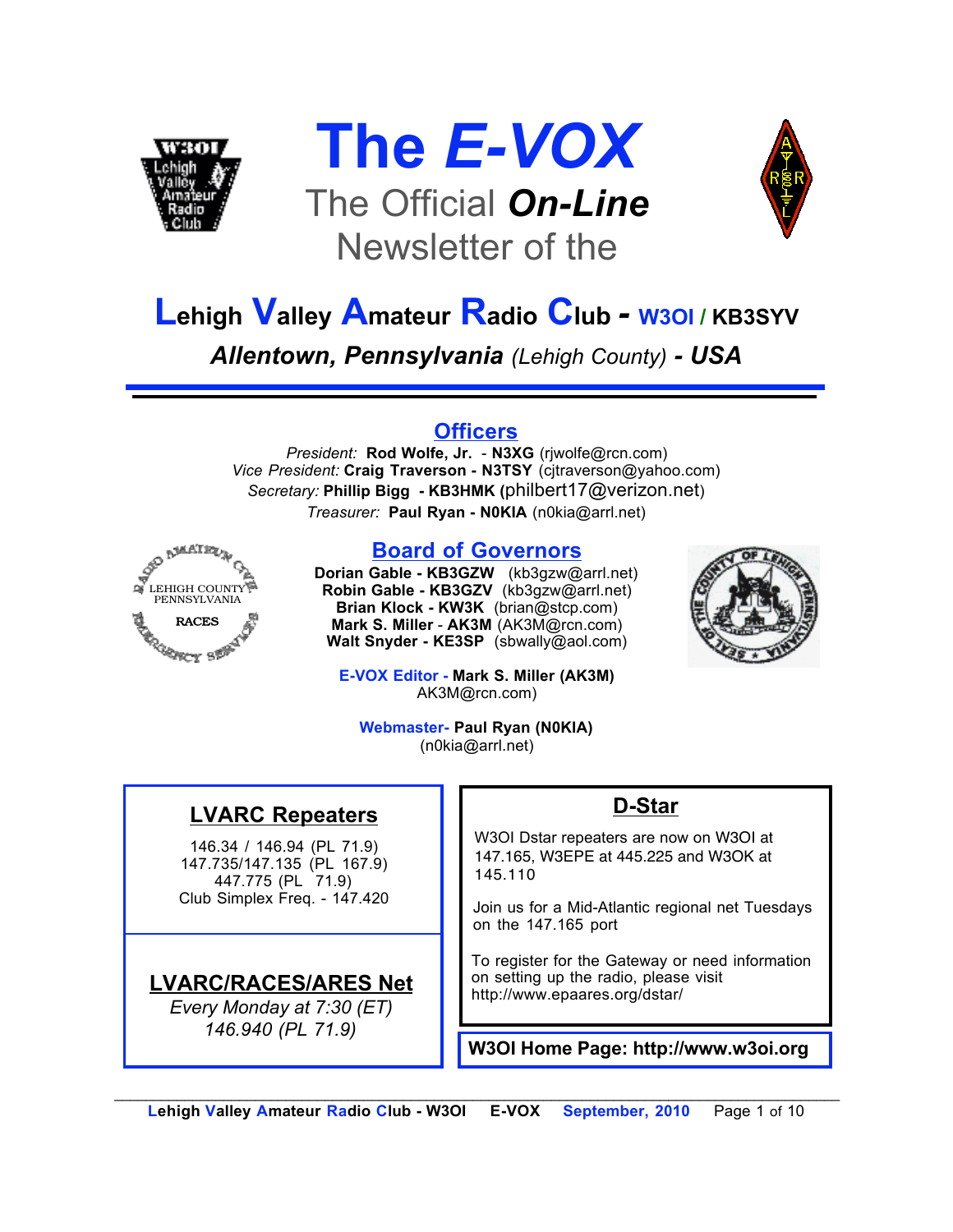

### **THANKS FOR THE VOLUNTEERS**

Hello members! N0KIA here. At the last meeting I mentioned some tasks that would be open for volunteers starting in the near future. They were Coffee Honcho, 50/50 Honcho and Web Maintainer.

I am happy to report that two of the three have been spoken for. Brian Snyder, KB3QHA, has volunteered to handle the web maintenance and Jeff Willett, KB3OCP, will be Coffee King starting with the November meeting. Thanks to both members for stepping forward and "Sharing the

Load". That leaves the 50/50 position open. Anyone???

73, Paul, N0KIA

> **Newsletter submissions can be sent to Mark (AK3M) at AK3M@rcn.com**

**Your submissions can be text and/or graphics.**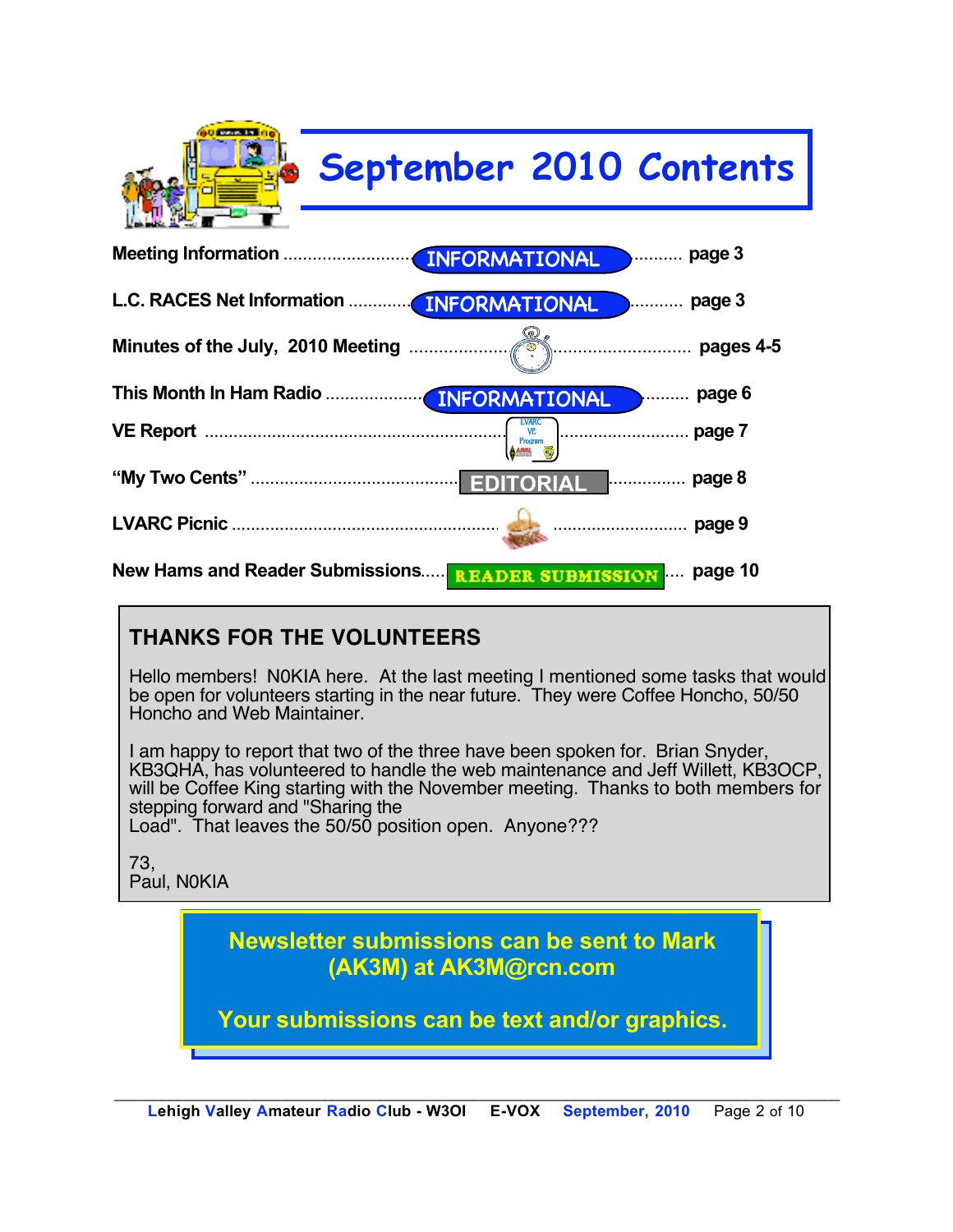

**The September, 2010 LVARC meeting will be held on September 7, 2010 at the Tri-Clover Fire Co. at 7:30 pm.**

# **LVARC / RACES NET**

**Don't forget to check into the Monday Night LC/LVARC/RACES Net on 146.94 (PL 71.9) with an alternate frequency of 147.735/147.135 (PL 167.9) The Net begins at 7:30 pm local time (ET).** 

> *Many* **club announcements will be heard there !**

# **Monday Night RACES/ARES Check-In Summary - 2010**



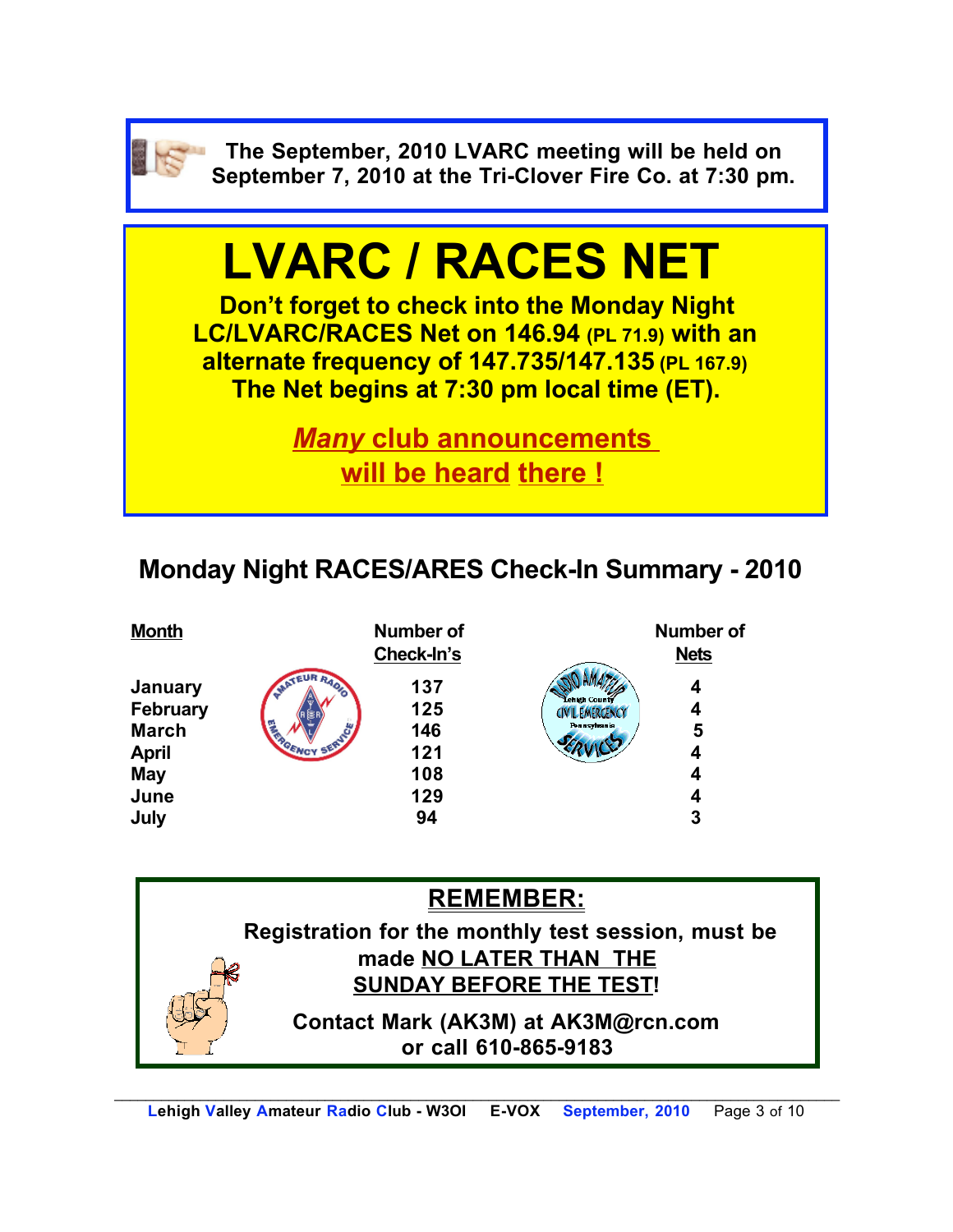#### **Minutes of the August, 2010 LVARC Meeting** de - Phil (KB3HMK)

The meeting was called to order by President Wolfe at 1935 Hrs, (EST / EDST).

The meeting opened with the Pledge of Allegiance, then a moment of silence was observed for Silent Keys.

There were a total of members in attendance, and the club was joined by guests. The following Board Members were present at the meeting: Rod (N3XG), Phil (KB3HMK), Paul (N0KIA), Robin (KB3GZV), Walt (KE3SP), Dorian (KB3GZW) and Brian (KW3K).

#### **Corrections Additions to the minutes:** None noted

Motion by: Bruce – KA3TIU Second by: Brian – KB3QHA Carried (Y/N) Y

**Guests**: Matt – KB3UZE

**Treasurer's Report:** (Paul - N0KIA)

Starting Balance: \$3,746.55 Ending Balance: \$3,742.87 Approved by: Brian – KW3K Second by: Walt – KE3SP Carried: (Y/N) Y

#### **Committee Reports:**

**Repeater**: Nothing new to report

**Program**: Tonight's program will be Brent (KB3QER) and his presentation will be on the EMCOMM plan that he developed for his church group. Next month will be Paul (N0KIA). He will do a presentation called "What Every Ham Should Know – Kit Building". October and November's programs are in the works. More info to follow. And as always, if you have an idea or would like to do a program, please contact Phil (KB3HMK).

**Volunteer Examiners**: Three tested at the July 16, 2010 LVARC test session and three passed. CONGRATULATIONS to: Matthew Kriebel - **Technician** Bill Heaton (KC8OMX) - Extra Steven Hoffman - General CONGRATULATIONS to those who tested at the Friday July 16, 2010 test session. Their calls were posted on the FCC website on Wednesday July 22, 2010!

Steven Hoffman - KB3UZD

Matthew Kriebel - KB3UZE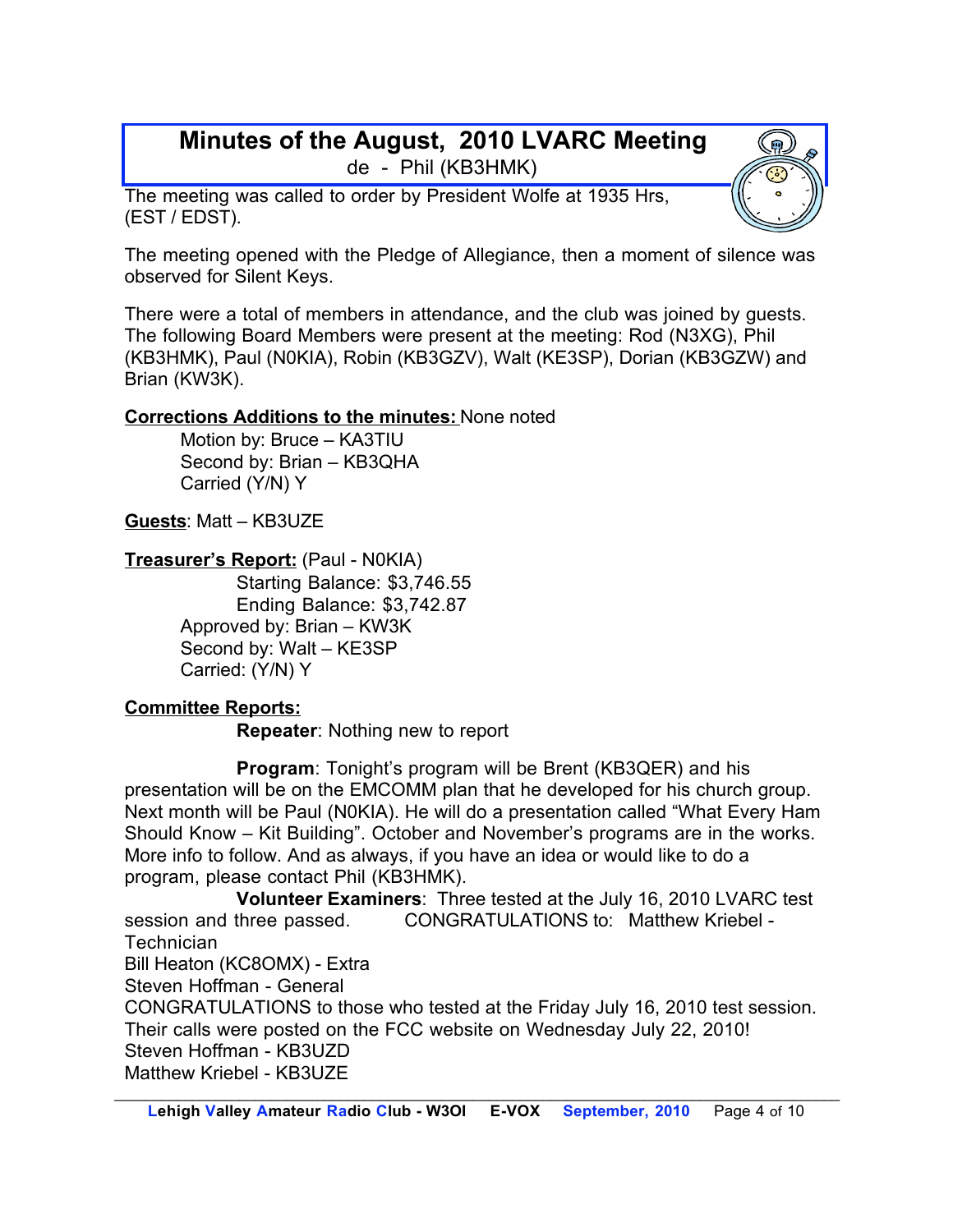**Old Business:** The club will be having a picnic this year. It will be held at the Upper Macungie Park at the upper pavilion. It will start at 1100 AM. The club will provide hot dogs, hamburgers and drinks. Rod asks that the members attending bring a covered dish or desert or both. There is a lot to do at the park. There will be a foxhunt at 3 PM. For members new to a foxhunt, a demo will be given at 2 PM. There will be prizes for the best team and other categories. Spouses and children welcome. Rod will get a head count before the picnic to get an idea of who is coming.

Mark (AK3M) is looking for help with the Lehigh Valley Hospital / VIA marathon on September 12. He is also looking for help with the Women's 5k run on October 16. If you're able to help, please let Mark know.

Paul (N0KIA) has served as treasurer since 1990. He will be stepping down after this year. The club will be looking for a new treasurer for next year. If you're good with numbers and figures, and would like to help the club out, please consider running. If you know of a club member who you think would make a good treasurer, please nominate them with their approval. With Paul leaving, we will need members to maintain the website, 50-50 raffle, coffee for meetings and the database.

**New Business:** Rod asked for a motion to spend up to \$100 for the picnic. Dave (W3AMC) made the motion and Bruce (KA3TIU) seconded it. There was then discussion if this was enough to cover the costs. Dave and Bruce rescinded the original motion. Dave the made a new motion to spend up to \$200 on the picnic. Bruce then seconded the new motion. The motion carries.

**Good of Order:** Sunspot #1092 is so big that you can see it with the naked eye. You can go to www.spaceweather.com to watch the video of the solar flare and tsunami that took place. It will enhance HF frequencies and possibly cause blackouts with satellites.

**Technician Classes** -- Technician classes (entry level) will be run by the DLARC beginning September 14, 2010. If you want information or want to attend, contact Bob Green (KE3AW) at **KE3AW@arrl.net** or call **610-432-8286.** The DLARC is also planning General and Extra classes but this is still in the "interest" stage. If you are interested in having your interest registered, also contact Bob.

# **W3OI Finances Balance ending July, 2010 - \$3,742.87**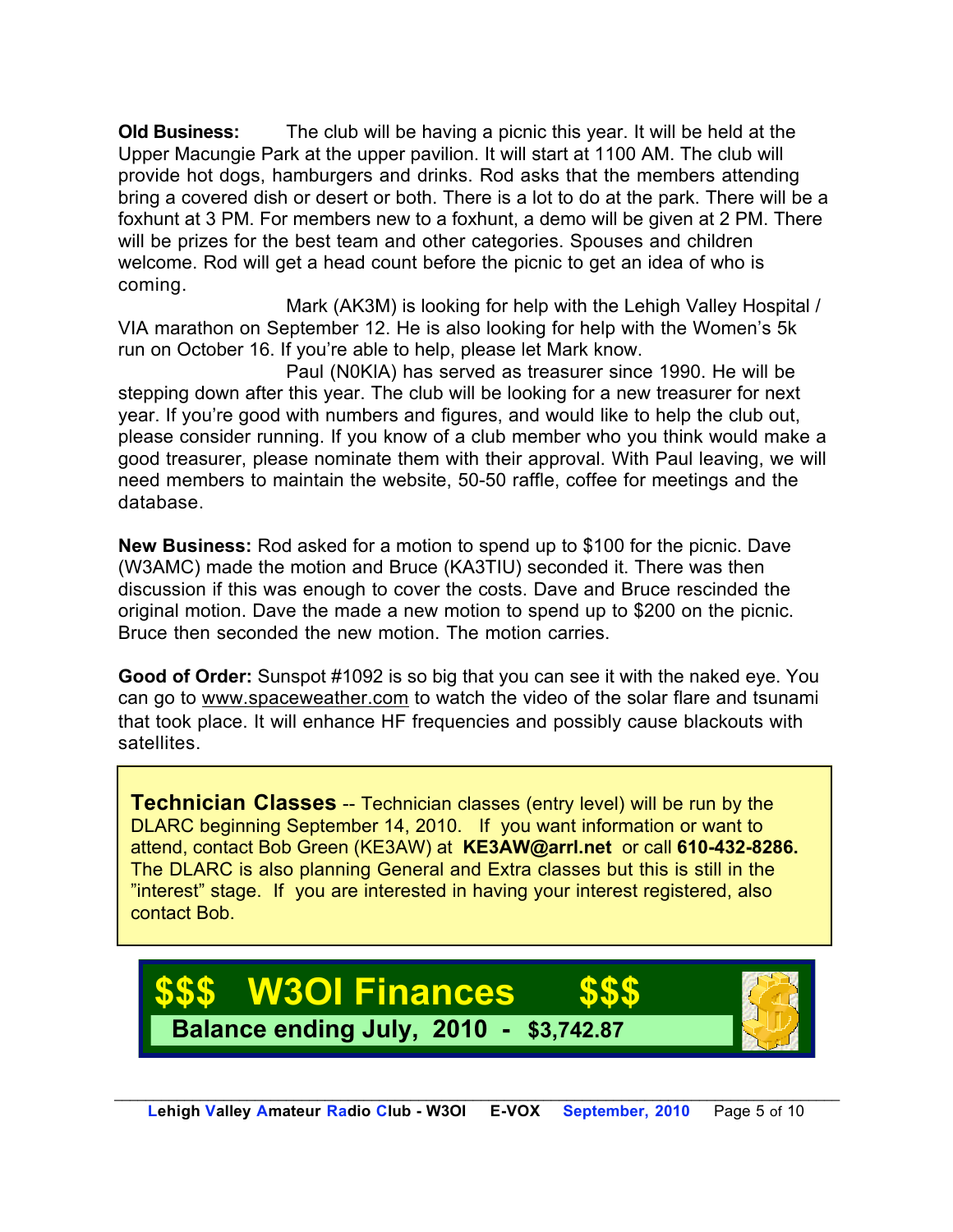# This Month In Ham Radio

| Sunday                                                                              | Monday                                                  | Tuesday                                                     | Wednesday                                              | Thursday | Friday                                                         | Saturday |
|-------------------------------------------------------------------------------------|---------------------------------------------------------|-------------------------------------------------------------|--------------------------------------------------------|----------|----------------------------------------------------------------|----------|
| œ                                                                                   | September                                               |                                                             |                                                        |          |                                                                |          |
|                                                                                     | 6<br><b>ARES</b><br><b>RACES</b><br><b>Net</b><br>7:30  | <b>LVARC</b><br><b>Meeting</b><br><b>Tri-Clover</b><br>7:30 | 8<br>Dist. 2<br><b>RACES</b><br>Net - 7:30<br>147.255  | ŷ        | 10                                                             | 11       |
| 12<br><b>Deadline</b><br>to<br>schedule<br>test<br><b>LV/VIA</b><br><b>Marathon</b> | 13<br><b>ARES</b><br><b>RACES</b><br><b>Net</b><br>7:30 | 14<br><b>DLARC</b><br><b>Technician</b><br>classes<br>begin | 15<br>Dist. 2<br><b>RACES</b><br>Net - 7:30<br>147.255 | 16       | 17<br><b>LVARC</b><br><b>Test</b><br><b>Session</b><br>7:00 pm | 18       |
| 19                                                                                  | 20<br><b>ARES</b><br><b>RACES</b><br><b>Net</b><br>7:30 | 21                                                          | 22<br>Dist. 2<br><b>RACES</b><br>Net - 7:30<br>147.255 | 23       | 24                                                             | 25       |
| 26                                                                                  | 27<br><b>ARES</b><br><b>RACES</b><br><b>Net</b><br>7:30 | 28                                                          | 29<br>Dist. 2<br><b>RACES</b><br>Net - 7:30<br>147.255 | 30       |                                                                | 2010     |
| LVARC Meeting - Tuesday September 7 - 7:30 - Tri-Clover Fire Co.                    |                                                         |                                                             |                                                        |          |                                                                |          |
| Test Session - Friday September 17 - 7:00 pm - Red Cross Building                   |                                                         |                                                             |                                                        |          |                                                                |          |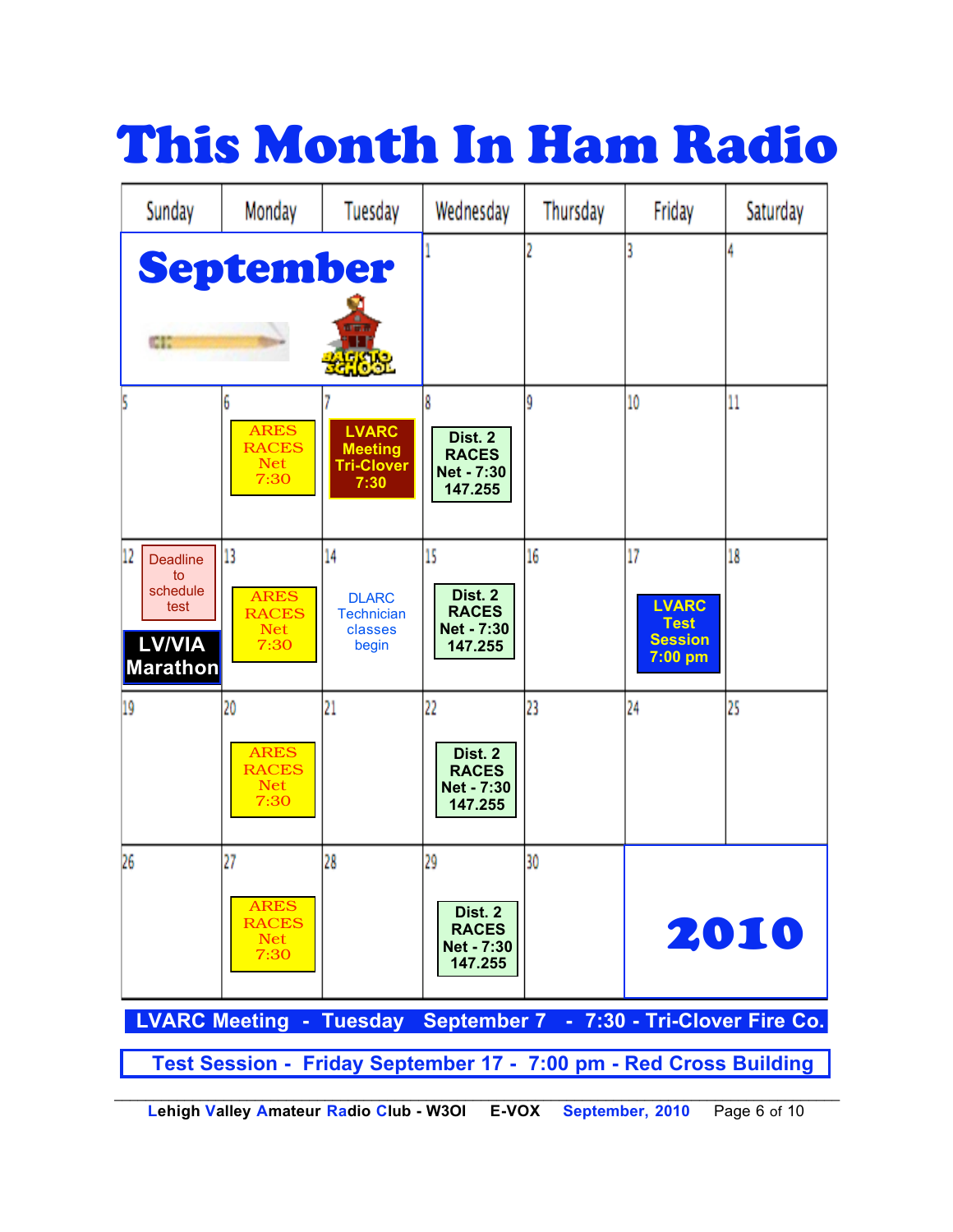### LVARC Activities/Events **Mark your Calendar PRINT, CLIP and POST**



 **Monday September 6 --- LC RACES/ARES Net - 7:30 pm (146.94) Tuesday September 7 --- LVARC Meeting (7:30 - Tri Clover FC) Sunday September 12 --- LV/VIA Marathon Sunday September 12- Deadline to schedule for license exam Monday September 13 --- LC RACES/ARES Net - 7:30 pm (146.94) Friday September 17 --- LVARC Test Session (Registration required) Monday September 20 --- LC RACES/ ARES Net - 7:30 pm (146.94) Monday September 27 --- LC RACES/ ARES Net - 7:30 pm (146.94)**

**There may be additions and deletions to the above dates. Listen to the Monday Night Net, the newsletter and announcements at meetings for changes.**



LVARC members in this newsletter? Send it to Mark (AK3M). You can submit VOX material in any form. Send it via email (AK3M@rcn.com) or US mail (5508 Hale Ave - Bethlehem, PA 18017). You can send pictures, diagrams or text. **The newsletter needs YOUR material to continue!**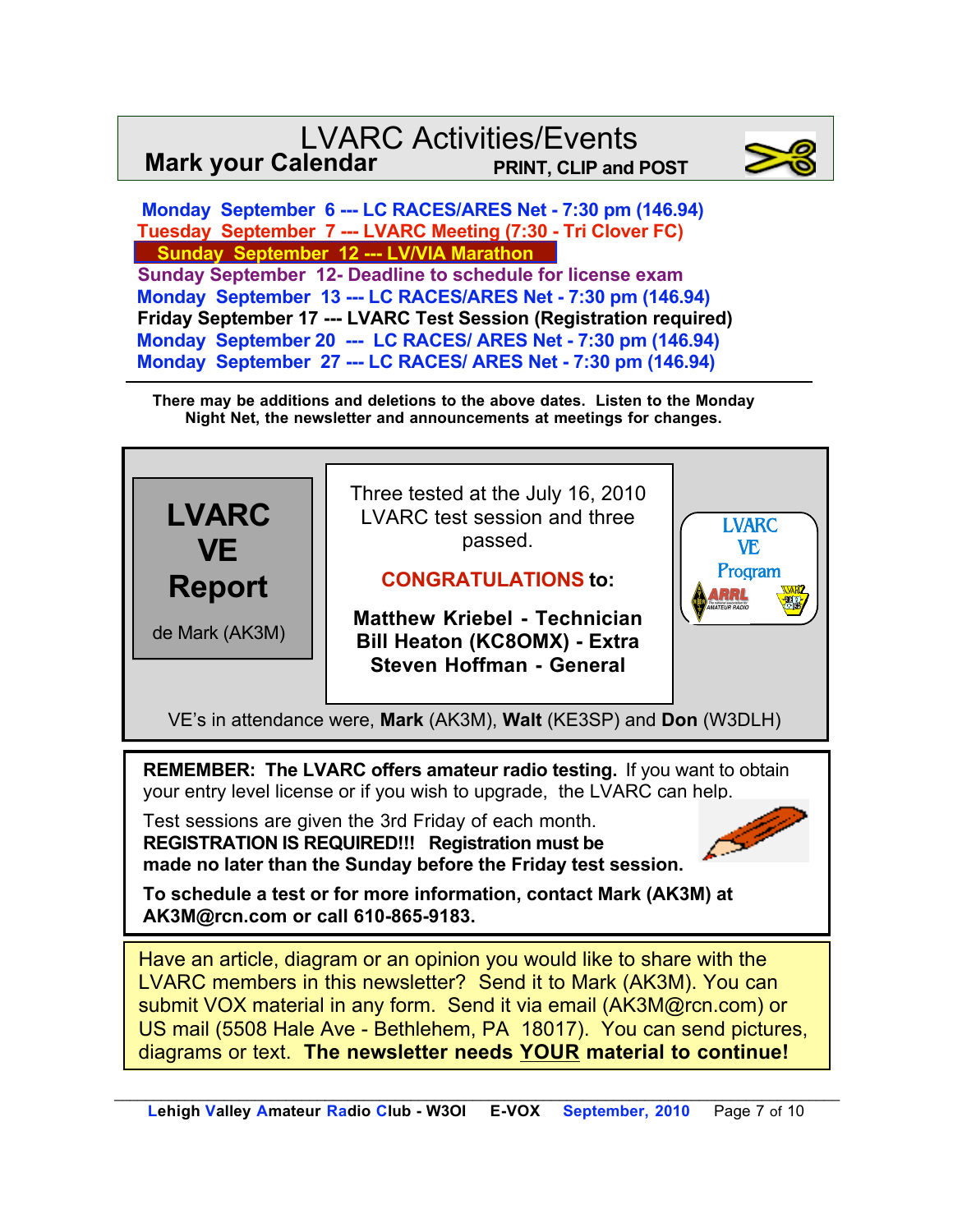**"My Two Cents" ...** de Mark (AK3M)



**Professional vs. Amateur** --------- I recently returned from my annual vacation at the Jersey shore. As always, I kept my VX7, VX1 or dedicated Shakespeare marine VHF radio aboard my boat, tuned to the marine frequencies as we do not get to hear that traffic here in the Lehigh Valley. The main hailing and emergency frequency in the marine band is channel 16 (156.800 MHz). This frequency is used for one boat to hail another boat then after contact is established, they must move off this frequency (channel) to another frequency as this frequency is primarily used for emergency traffic. The Coast Guard monitors channel 16, 24 hours a day as distress calls can come from recreational boaters as well as commercial maritime ships. It is these distress calls that I want to discuss.

All boater's perception of distress, is different. Some include something as simple as running out of gas to fire aboard ship or man overboard. No matter what the traffic was to the Coast Guard, the operators handled them in a calm, professional manner. After listening to many many of these broadcasts (August is an active month for marine traffic because of vacations), I was impressed with the Coast Guard operator's ability to remain calm while those aboard their vessel were becoming increasingly excited.

Having coordinated ARES events for several years, I have heard the same communication behavior from the LVARC operators that I heard from the Coast Guard operators. They remain calm and report specific information necessary for the smooth functioning of the event. *Our operators are as professional as amateur communicators can get!* Kudos to all LVARC ARES operators.

If you are interested in helping with an LVARC ARES event or of you are a newly licensed ham and want to be involved, contact Mark (AK3M) at AK3M@rcn.com.



continue to send your submissions to the newsletter to Mark (AK3M) at **AK3M@rcn.com**.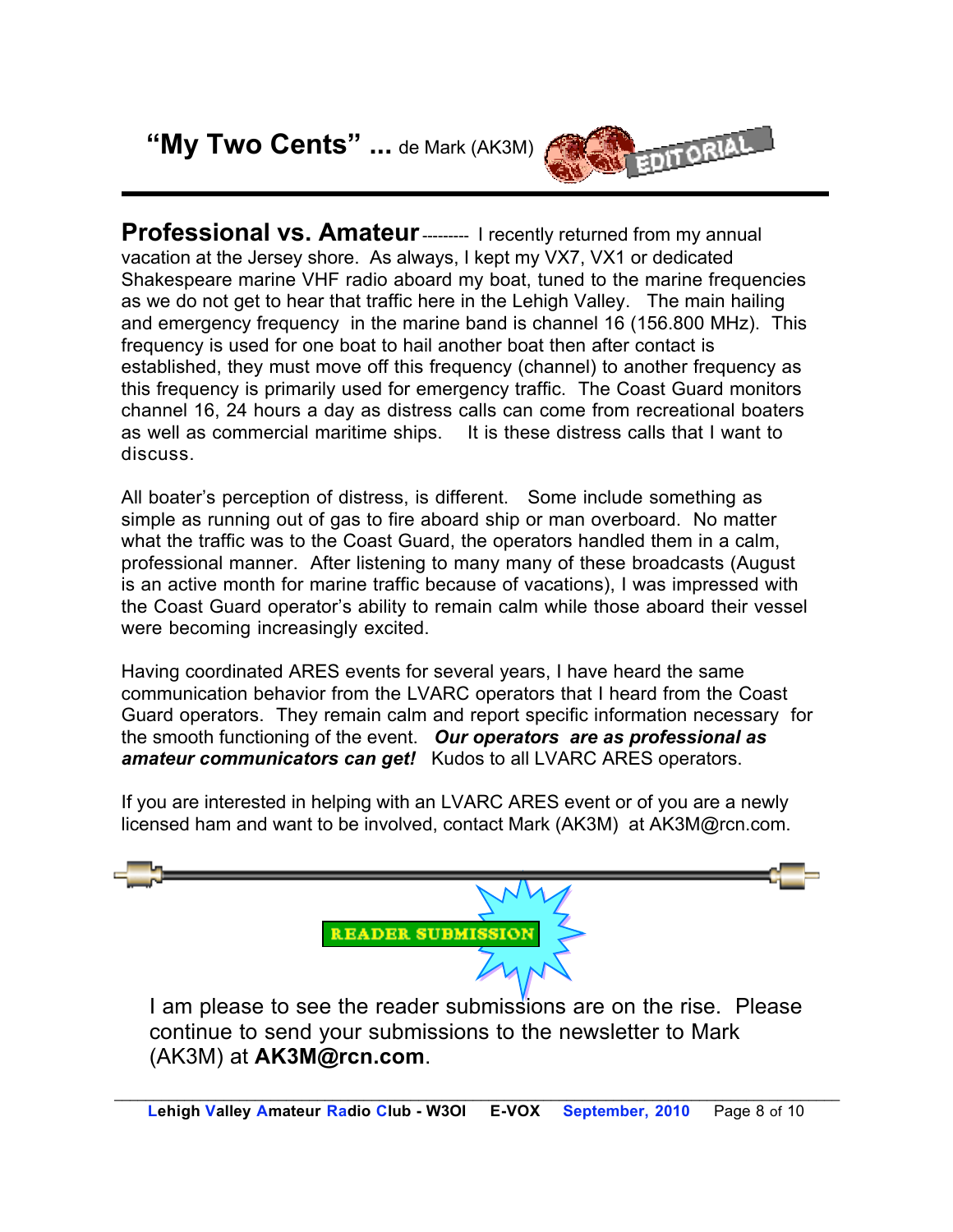# LVARC 2010 ARES Activities

**(Specific dates to be announced when available) \_\_\_\_\_\_\_\_\_\_\_\_\_\_\_\_\_\_\_\_\_\_\_\_\_\_\_\_\_\_\_\_\_\_\_\_\_\_\_\_\_\_\_\_\_\_\_\_\_\_\_\_\_\_\_\_\_\_\_\_\_\_\_**

## **September 12 --- LVH / VIA marathon October 16 --- Women's 5K Classic**









The picnic is Sunday, August 22 from 11 am until 6 pm. It's at the Rt 100 Park, in Upper Macungie Township and we will have the upper pavilion. The Pavilion is covered from the elements, and the LVARC will provide hamburgers, hot dogs, rolls and

sodas. In the upcoming months we will ask for a headcount and also ask that members sign up to bring sides, desserts, and their appetites! Members, spouses, significant others, children, and or grandchildren are welcome. But we will need a headcount.

## **The new Technician tests have arrived!**

If you are planning to take the Technician test, be sure to study the items from the new Technician question pool.